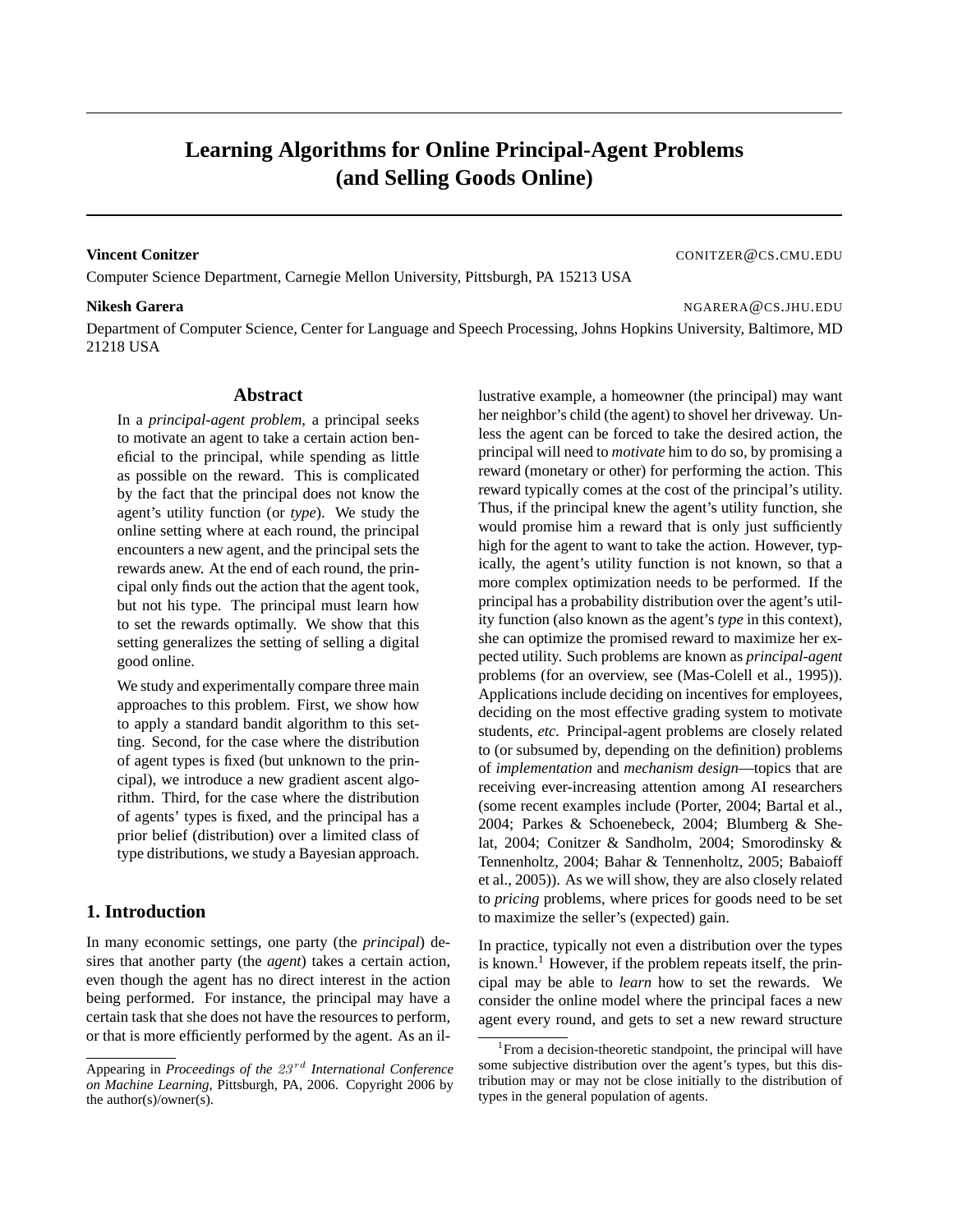every round. We assume that the principal only observes the action taken by the agent, and not the agent's type (not even after the round is over). Thus, we cannot infer what the agent would have done for other reward structures. Such problems, in which one of multiple alternatives is to be chosen, and only the result from the chosen alternative is observed, are called *bandit* problems (Auer et al., 1995).

In this paper, we compare three approaches to the online principal-agent problem. First, we take a general bandit algorithm from the online learning literature and show how to apply it to this new domain. We then introduce a new approach, which requires that the agents' types are drawn from a fixed distribution. It also requires that we can add another action to the domain, which is no more useful to the principal than the original action, but less desirable from the agent's perspective (we will argue that for many applications, this can be done). We show how to use this extra action to do a form of gradient ascent on the reward space. In general, this gradient ascent approach can get stuck in a local optimum, but natural distributions typically satisfy a concavity condition that precludes such local optima. We provide experimental results for the fixed-distribution case, showing that the second approach converges much faster and generates less variance in the rewards that are set. Finally, we study the case where the principal has a prior belief over the agents' type distribution, so that a Bayesian approach can be taken. We show that this approach can learn the optimal reward extremely fast when the prior belief places probability on a limited class of type distributions, but may fail to converge to the optimal reward when this class becomes larger. We also discuss how to apply these techniques to online auctions.

## **2. Definitions**

We now present the basic definitions for one round of the online principal-agent problem as studied in this paper.

**Action set:** The agent has to choose one action from an action set A. We will first concern ourselves with the case where  $A = \{a_0, a_1\}$ ; later in the paper, we will add a third action  $a_2$ . The action  $a_0$  can be interpreted as the agent doing nothing. We will assume that associated with each action a, there is a fixed amount of *work*,  $w(a)$ , that is independent of the agent's type. We will use the shorthand  $w_i = w(a_i)$ , and assume that  $w_0 = 0$ .

**Reward function:** Before the agent chooses his action, the principal must set a reward function  $r : A \rightarrow R$ , where R is the space of possible rewards.  $r(a)$  is the reward that the principal pays the agent upon selecting  $a$ . We will use the shorthand  $r_i = r(a_i)$ . We will let  $R = \mathbb{R}$ , and assume  $r_0 = 0$ . Thus, when  $A = \{a_0, a_1\}$ , the principal only needs to set  $r_1$ ; once we add  $a_2$ , she will also need to set  $r_2$ .

**Agent's utility:** The agent's utility depends on the reward he collects, as well as his dislike for the action he performs. This dislike is given by his type  $t$ , which is known to the agent but unknown to the principal. The agent is rational and will always choose the action that maximizes his utility, given the reward function. We will assume the agent's utility function can be written as  $V(t, a, r) = v(t, a) + r(a) =$  $-tw(a) + r(a)$ . That is, the type t represents the agent's dislike for doing a unit of work. The space of possible types is thus R. We note that  $v(t, a_0)=0$  for all t.

**Principal's utility:** The principal's utility depends on the reward she must award, as well as her appreciation for the action the agent performs. We will assume the principal's utility function can be written  $U(a, r) = u(a) - r(a)$ . We will use the shorthand  $u_i = u(a_i)$ . We will assume  $u_0 = 0$ .

This interaction between the principal and an agent repeats itself each round. At each round,  $t$  is drawn anew (we can think of this as the principal facing a different agent every round). The principal's learning objective can be either to perform well relative to the best fixed reward function in hindsight (a standard objective in the online learning literature), or, in case the types are drawn from a fixed distribution, to converge to an expected (principal's) utilitymaximizing reward function.

## **3. Application: Selling a digital good online using posted prices**

In this section, we show how the previously studied problem of learning to sell a digital good in an online setting (Bar-Yossef et al., 2002; Blum et al., 2003) can be seen as a special case of the setting that we study. In this problem, we have a seller with an unlimited supply of a good. At each round, the seller faces a new buyer with an unknown value for a unit of the good, and the seller needs to set a price  $p$  for a unit of the good for this buyer. The buyer will buy a unit of the good at the posted price if and only if his value exceeds the price.

We can model this as a principal-agent problem as follows. The seller will take the role of the principal, and the buyer will take that of the agent. The seller will give the buyer the choice of two actions: not buying the good (denoted by  $a_0$ ), and buying the good (denoted by  $a_1$ ). The seller will set a negative "reward"  $r_1$  for buying the good, which is the negative of the price of the good  $(r_1 = -p)$ . Let the amount of "work" associated with obtaining the good be  $w_1 = -1$  (one way to interpret this is that the good may facilitate other tasks for the agent and thereby reduce the agent's workload), and let the agent's type  $t$  indicate his utility for having the good (or his dislike for the work that he would not have to do if he had the good). Then, the agent's utility for buying the good is  $-tw_1+r_1 = t-p$ . For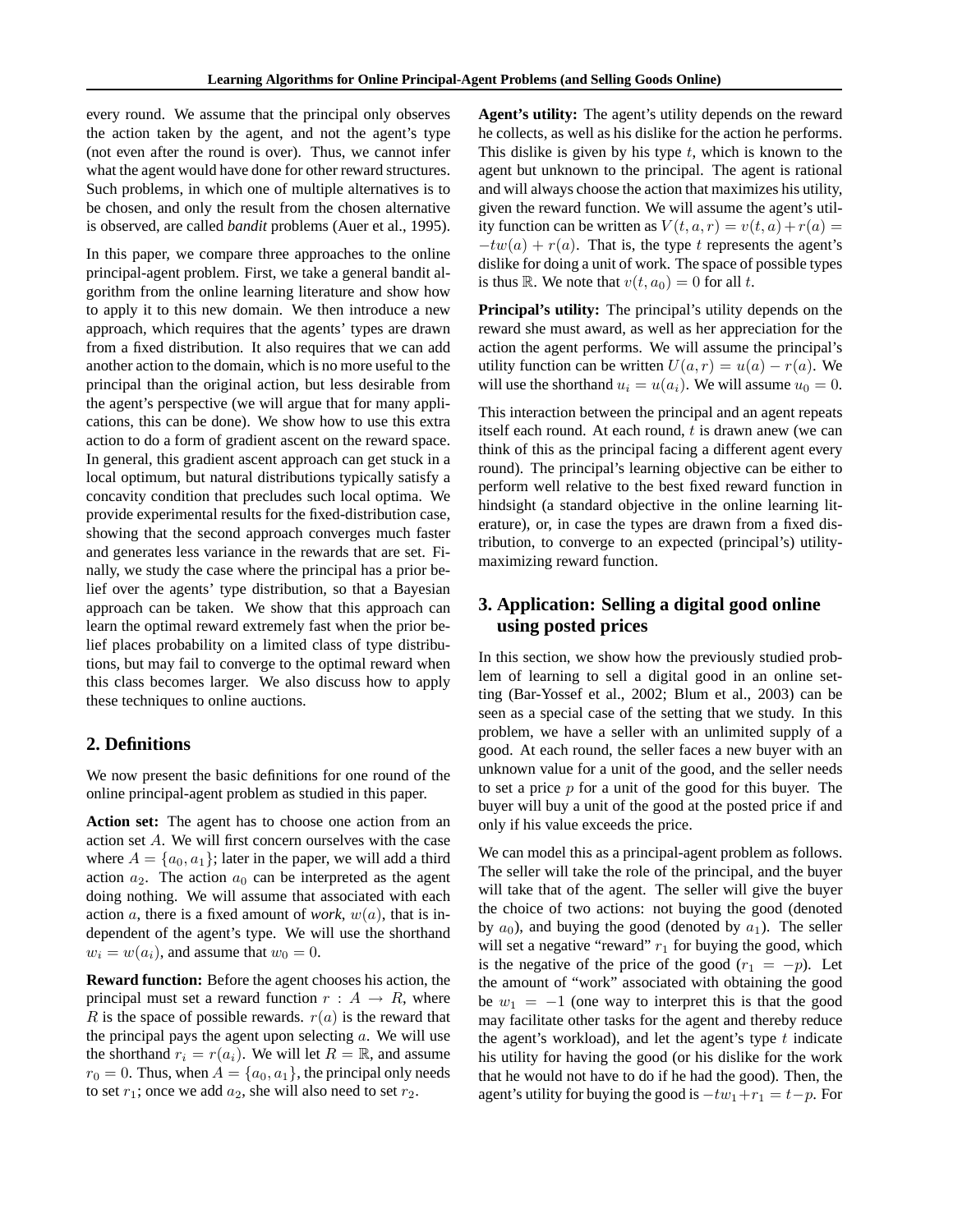the seller, we set  $u_1 = u_0 = 0$  (since the seller is indifferent between keeping the good herself and not keeping it), so that the seller's utility for selling the good is  $u_1 - r_1 = p$ . (More generally, if the seller has a reservation price  $h$  for the good, we can set  $u_1 = -h$  so that the seller's utility for selling the good is  $u_1 - r_1 = p - h$ .)

## **4. How to Apply a General Bandit Algorithm**

In this section, we show how to apply a general online bandit learning algorithm to the principal-agent problem.

#### **4.1. Viewing our problem as a bandit problem**

In a bandit setting (Auer et al., 1995), we must choose one of a number of "arms," and we then receive a utility that depends on the arm we chose. We do not find out what rewards the other arms would have given us. (This is in contrast with *experts* settings (Cesa-Bianchi et al., 1997; de Farias & Megiddo, 2003), where we do find out what utilities we would have received for following other experts' recommendations.) This process repeats itself for a number of rounds, over which we accumulate utility. The standard goal is to perform well compared to the best (fixed) arm in hindsight.

In the online principal-agent problem, the "arms" of the bandit correspond to the various reward functions the principal can set for the agent. Each reward function will give the principal some utility (depending on the agent's type), but the principal does not find out the utilities that other reward functions would have given her, because by assumption the agent's type remains unknown at the end of the round.2 This approach requires that we discretize the reward space in order to have a finite number of arms.<sup>3</sup> In our setting, a reward function consists of a single reward  $r_1$ , so the arms correspond to different values for  $r_1$ .

#### **4.2. Algorithm**

The bandit algorithm **Exp3** (Auer et al., 1995) specializes to the following form in our domain. (We refer the reader to the original work for the intuition behind the algorithm and the meaning of its parameters.)

```
BANDIT ALGORITHM
R \leftarrow \{ possible rewards \}for all r \in R {
    s_r \leftarrow 0, m_r \leftarrow 1}
repeat {
   with probability \gamma {
       r_c \leftarrow choose reward uniformly at random
     }
   else {
        r_c \leftarrow choose reward r with probability \frac{m_r}{\sum_{i=1}^{n_r}}r' \in R\overline{m_{r^{\prime}}}}
   set reward r_1 = r_cif the agent chooses a_1 {
        s_{r_c} \leftarrow s_{r_c} + \frac{\left(\tilde{u}_1 - r_c\right)\gamma}{|R| \left(\frac{\gamma}{|R|} + (1-\gamma)\right)\frac{m_{r_c}}{\sum_{n=1}^{n}}},r' \in R\frac{c}{m_{r'}})m_{r_c} \leftarrow (1+\alpha)^{\frac{s_{r_c}}{\hbar}}}
}
```
This algorithm is effectively identical to the algorithm presented in (Blum et al., 2003) for learning to sell a digital good in an online setting. As such, it is a natural benchmark for the algorithms that we present later in the paper.

#### **4.3. Experimental results**

In this subsection, we describe experimental results for the bandit algorithm. Let  $u_1 = 1$ ,  $w_1 = 1$ . Every round, t is drawn from a fixed distribution: we study both a uniform distribution over  $[0, 1]$ , and an exponential distribution with  $\lambda = 1$ . It can be shown analytically that with these distributions, the optimal (expected utility-maximizing) settings for  $r_1$  are 0.5 and 0.44, respectively. We discretize the reward space at intervals of 0.05 to get a finite number of bandit arms, and do not consider rewards greater than 1 (because the optimal rewards clearly lie below 1).

First, we present the results for the best setting of the parameters that we found when holding  $\gamma$  fixed over time (Figures 1 and 2). (We show the chosen  $r_1$  only every 1000th round.)

 $2$ This is why we require a bandit algorithm instead of an experts algorithm. We note that in our setting it is not true that we cannot make *any* inferences about what would have happened for other reward functions: for example, if the agent did not take an action, we know that the agent would still not have taken this action at a lower reward. Nevertheless, this is not enough to allow us to use an experts algorithm. Moreover, in the setting of selling a digital good online (discussed above), it has been shown theoretically (Blum et al., 2003) that having to use a bandit algorithm does not come at much of a loss relative to being able to use an experts algorithm. Such experts algorithms in turn outperform other methods (Bar-Yossef et al., 2002) designed specifically for this problem (and that use the same information as an experts algorithm). Thus, bandit algorithms constitute the natural baseline for our problem.

<sup>&</sup>lt;sup>3</sup>Recent work on online convex programming (Zinkevich, 2003) provides an algorithm that does not require discretization for settings with a continuum of experts, but it cannot be applied here because we are in a bandit setting and do not observe the principal's utility for rewards other than the one chosen (which is necessary for a gradient computation in that algorithm). Additionally, the principal's utility function is discontinuous in rewards.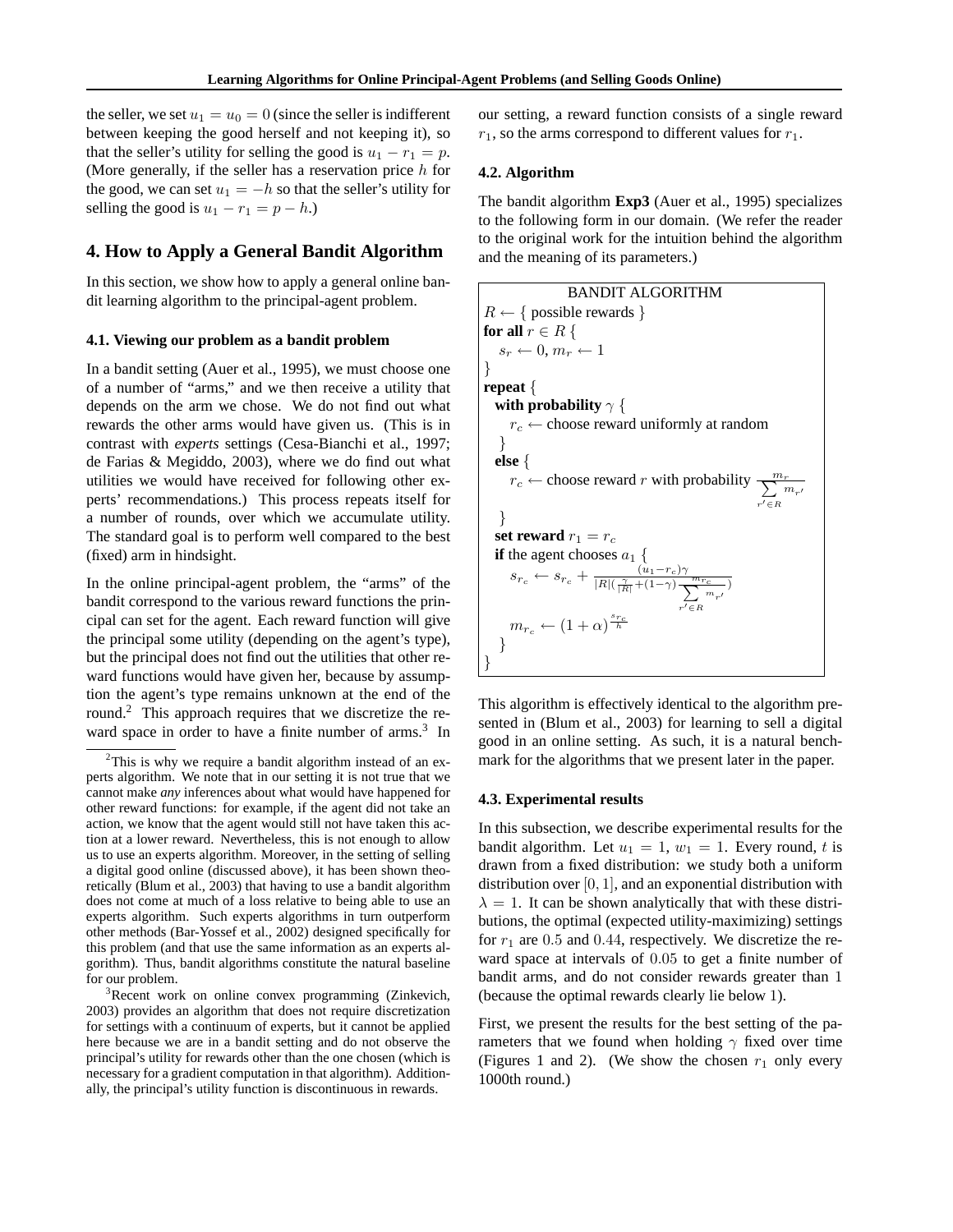

Figure 1. Convergence for uniform (left) and exponential (right) distributions with  $\gamma = 0.1$ ,  $\alpha = 0.8$ , and  $h = 0.2$ .



Figure 2. Final weights  $m_r$  on rewards for uniform (left) and exponential (right) distributions with  $\gamma = 0.1$ ,  $\alpha = 0.8$ , and  $h = 0.2$ . Recall that we have discretized the reward space at intervals of 0.05, hence the reward is in "nickels."

The final weights are quite good in both cases, placing almost all of the probability mass on optimal or near-optimal rewards. The algorithm chooses a random reward with probability  $\gamma = 0.1$ , leading to "spikes" in the convergence graphs; but disregarding the spikes the algorithm converges quite fast.

The next results (Figures 3 and 4) show that the spikes can be minimized by decreasing  $\gamma$  over time according to a fixed schedule. However, we cannot decrease  $\gamma$  too fast without hurting the algorithm's convergence. (We show the results for the best setting of the parameters that we found.)



Figure 3. Convergence for uniform (left) and exponential (right) distributions with  $\gamma = \frac{0.1}{i^{0.1}}$  in round i,  $\alpha = 0.8$ , and  $h = 0.2$ .

The final weights are again quite good, and we do not see as many spikes in the rewards in later rounds.



Figure 4. Final weights  $m_r$  on rewards for uniform (left) and exponential (right) distributions with  $\gamma = \frac{0.1}{i^{0.1}}$  in round  $i, \alpha = 0.8$ , and  $h = 0.2$ .

## **5. Gradient Ascent**

We now take a new *gradient ascent*-based approach to the online principal-agent problem.

#### **5.1. Intuition**

For the gradient ascent algorithm, we assume that the distribution from which the agents' types are drawn is fixed.<sup>4</sup> As a result, there is some reward structure (some  $r_1$ ) that maximizes the principal's expected utility. The goal is to find this  $r_1$  using gradient ascent. However, the principal does not actually know the gradient, because the distribution of agents' types is unknown. Instead, we propose a method that closely approximates gradient ascent *in expectation*.

To do so, consider the tradeoffs involved in slightly increasing (or decreasing)  $r_1$ . (We will derive exact expressions for these tradeoffs in the next subsection.) On the one hand, increasing  $r_1$  will decrease the principal's utility for any type for which the agent performs  $a_1$ , because the principal will have to pay more. On the other hand, increasing  $r_1$ will increase the set of types for which the agent performs action  $a_1$ , thereby increasing the probability that the agent performs  $a_1$ . Thus, the decision of whether to increase  $r_1$ by a given amount depends on the probability mass on the types for which the agent will perform  $a_0$  with the original reward, but  $a_1$  with the new reward. This mass is difficult to estimate, because the principal does not see what the agent's type was at the end of a round. One approach to estimating this mass is to run with a fixed reward  $r_1 = r$  for a long time, then to run with  $r_1 = r + \epsilon$  for a long time, and finally to take the difference in the fraction of times that the agent chose to perform  $a_1$  between these two approaches. Of course, to be confident in our estimate, we would have to run for a very long time in both cases.

<sup>&</sup>lt;sup>4</sup>The bandit algorithm from the previous section does not assume this, even though we did do that section's experiments in the fixed-distribution setting (so that we can compare them with the experiments for this algorithm).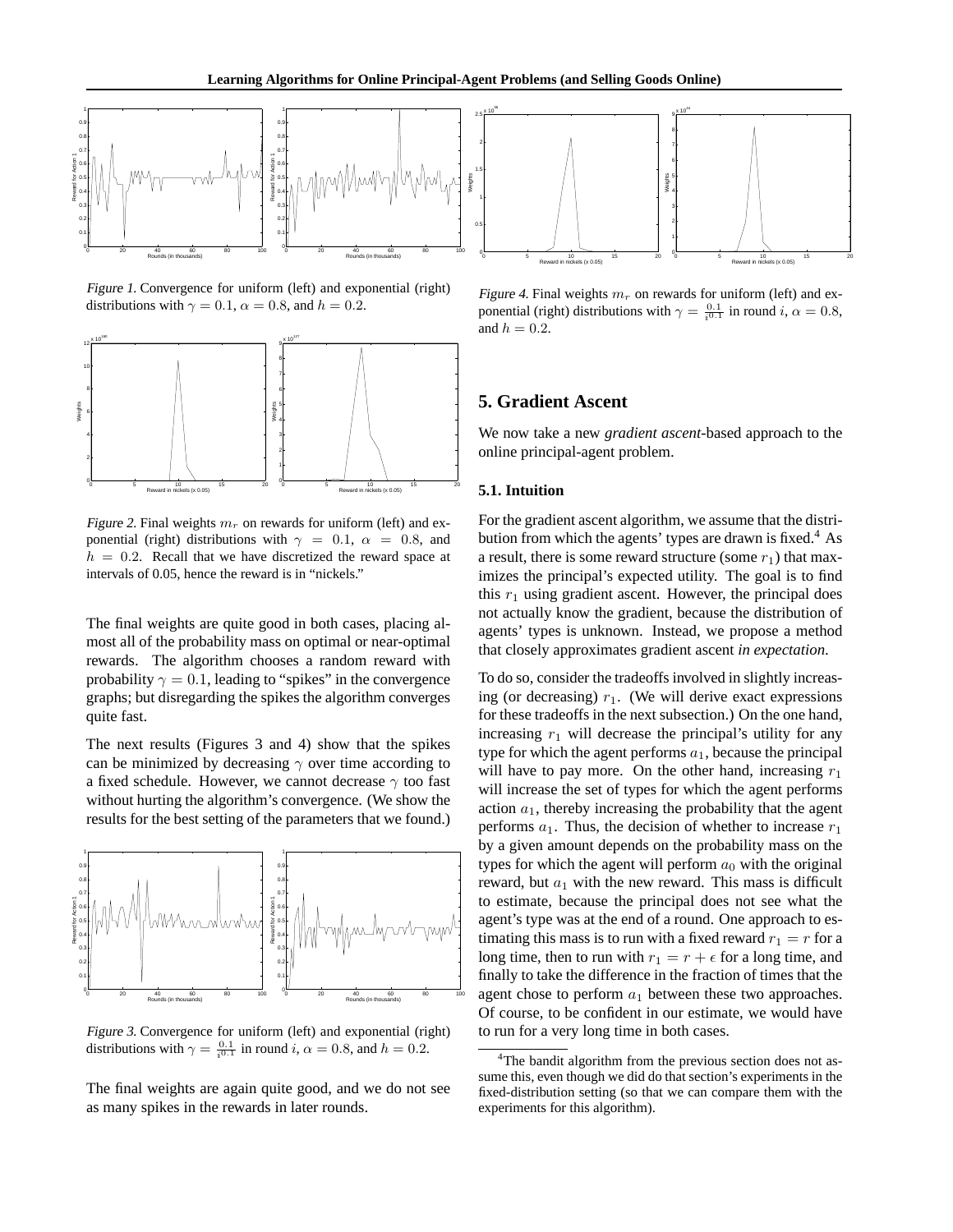Instead, we take the following approach. We assume that we can add another action  $a_2$  to the action space, with the following properties. First, the principal is indifferent between the agent performing  $a_1$  and  $a_2$ —that is,  $u(a_1)$  =  $u(a_2)$ . Second, the agent prefers performing  $a_1$  to performing  $a_2$ , because  $a_2$  is slightly more work— $w_2$  exceeds  $w_1$ slightly. (We note that because we assume the agent's utility function can be written as  $V(t, a, r) = v(t, a) + r(a) =$  $-tw(a) + r(a)$ , all the work has the same "dislike" multiplier  $t$ , and in this sense,  $a_2$  is *more of the same* work as  $a_1$ .) For example, if  $a_1$  corresponds to the task of shoveling a large area, then  $a_2$  may correspond to the task of shoveling the same area, plus another small area for which the principal does not care if it is shoveled or not. In the case where we are selling a good online,  $a_2$  may correspond to buying a slightly inferior product—for example, one with a reduced quality or lifetime. (We note that most real-world goods can straightforwardly be made slightly worse in the manner desired. For example, the lifetime of a product can always be reduced by using the product before the sale.)

Naturally, the reward  $r_2$  must be set at least slightly higher than  $r_1$  if the agent is ever to choose  $a_2$ . As we will show, the principal can set the reward  $r_2$  to effect the following: the agent will choose  $a_1$  rather than  $a_2$  if and only if his type t was almost high enough to choose  $a_0$ . Thus,  $a_1$  *being chosen indicates that the agent is close to being indifferent between all the actions*, that is, t is close to  $r_1/w_1$ . Assuming continuity of the probability density function over types, this suggests that there is significant probability mass on types close to  $r_1/w_1$ . This suggests that increasing the rewards is likely to decrease the probability of  $a_0$  being selected significantly.

We note that, unlike in the case of the bandit algorithm from the previous section, we do not need to discretize the reward space. The following subsection will make the algorithm more precise, and show how to turn this observation into an online gradient ascent algorithm.

#### **5.2. Analysis and Algorithm**

The principal's objective is to maximize her expected utility. The agent will switch from  $a_0$  to  $a_1$  when  $V(t, a_0, r_0) = V(t, a_1, r_1)$ , or equivalently,  $t = \frac{r_1}{w_1}$ . Because the principal's utility for the agent choosing  $a_1$  is  $u_1 - r_1$ , the principal's expected utility is given by  $U =$  $\begin{pmatrix} 1 \\ 1 \end{pmatrix}$  $t=-\infty$  $p(t)dt$  $(u_1 - r_1)$ . We emphasize that this is the ex-

pression for her expected utility *when action*  $a_2$  *does not come into play.* Our goal in this section will be to let  $r_1$ converge to a value that maximizes this expression, rather than to set  $r_1$  and  $r_2$  to maximize the expected utility of the three-action setting. This makes our analysis easier, and it is reasonable because: 1.  $a_2$  is helpful for learning the distribution over types, but for any *single* round, there is no purpose in using it. 2. In our algorithm, we will keep  $r_1$ and  $r_2$  very close to each other, and thus the above expression is a close approximation of the actual expected utility for the principal in any given round.

Taking the derivative of U, we get  $\frac{dU}{dr_1} = \frac{p(\frac{r_1}{w_1})}{w_1}(u_1 - r_1) - \frac{r_1}{w_1}$ 

 $\int$  $t=-\infty$  $p(t)dt$ . To use this to do gradient ascent, we will

need to estimate both  $p(\frac{r_1}{w_1})$  and  $rac{r_1}{w_1}$  $t=-\infty$  $p(t)dt$ . The latter is easy to estimate without introducing an extra action, by the fraction of times that  $a_1$  is selected. However, to estimate the other term, we will need to introduce another action,  $a_2$ . In the following, we describe how to do this.

We recall that the agent will switch from  $a_0$  to  $a_1$  when  $t = \frac{r_1}{w_1}$ . He will switch from  $a_1$  to  $a_2$  when  $V(t, a_1, r_1)$  =  $V(t, a_2, r_2)$ , or equivalently,  $t = \frac{r_2 - r_1}{w_2 - w_1}$ .



Figure 5. Switching points between actions.

The purpose of the new action is to get an estimate of the probability mass on types for which the agent is close to being indifferent between the actions. What is considered "close" is defined by the distance between the two switching points in the type space; we can determine this distance ourselves by setting the rewards appropriately. Suppose we want the distance between the switching points to be  $\epsilon$ . Then we must set  $\frac{r_2-r_1}{w_2-w_1} = \frac{r_1}{w_1} - \epsilon$ , or equivalently  $r_2 = \frac{w_2}{w_1}r_1 + \epsilon(w_1 - w_2)$ . Given that  $\epsilon$  is small, we can say that the probability of  $a_1$  being selected is approximately  $\epsilon p(\frac{r_1}{w_1})$ , and the probability of  $a_2$  being selected is approx- $\frac{r_1}{w_1}$ 

imately  $t=-\infty$  $p(t)dt$ —corresponding to the terms we were seeking to estimate. Now consider the following algorithm:

GRADIENT ASCENT ALGORITHM **initialize**  $r_{c1}$ ,  $r_{c2}$ **repeat** { **set rewards**  $r_1 = r_{c1}, r_2 = r_{c2}$ **if** the agent chooses  $a_0$ **do nothing if** the agent chooses  $a_1$ **increase**  $r_{c1}$  by  $\frac{u_1 - r_{c1}}{\epsilon w_1} K$ **if** the agent chooses  $a_2$ **decrease**  $r_{c1}$  by  $K$ **update**  $r_{c2} \leftarrow \frac{w_2}{w_1} r_{c1} + \epsilon (w_1 - w_2)$ }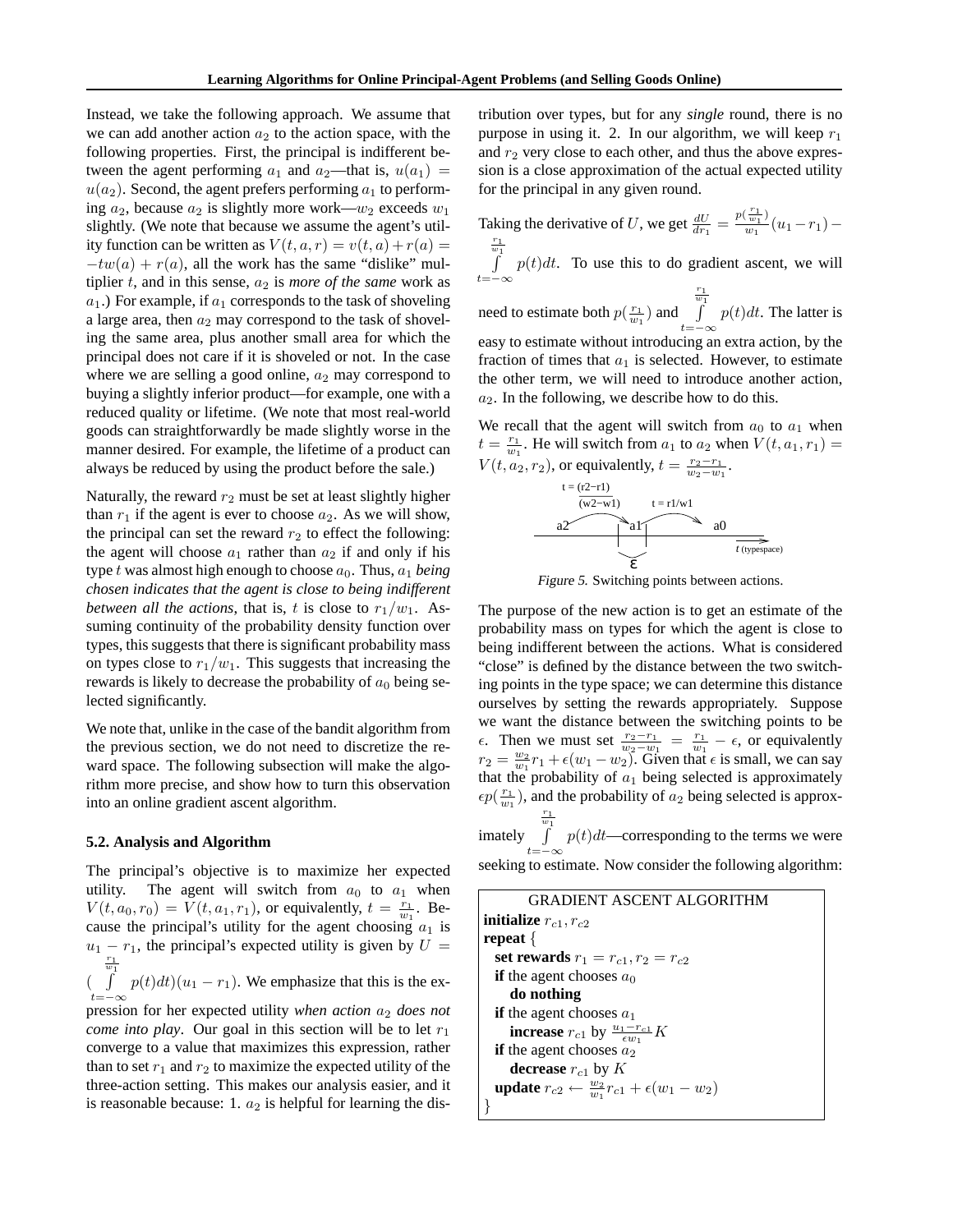With this algorithm, the *expected change* to  $r_1$  in any round is approximately:

$$
\epsilon p(\frac{r_1}{w_1}) \frac{u_1 - r_1}{\epsilon w_1} K - \int_{t = -\infty}^{\frac{r_1}{w_1}} p(t) dt K = K(p(\frac{r_1}{w_1}) \frac{u_1 - r_1}{w_1} - \int_{\frac{r_1}{w_1}}^{\frac{r_1}{w_1}} p(t) dt) = K \frac{dU}{dr_1}.
$$

It follows that (in expectation) we are (approximately) doing gradient ascent, and the step size is proportional to K. Thus, if we initialize the rewards within the support of the distribution,  $K$  is set appropriately over time, and the objective function has no local optima other than the global optimum, then we will converge to the optimal setting for  $r_1$ . We note that for the uniform and exponential distributions,  $\frac{dU}{dr_1} = \frac{p(\frac{r_1}{w_1})}{w_1}(u_1 - r_1)$  –  $\frac{r_1}{w_1}$  $p(t)dt$  is

 $t=-\infty$ decreasing in  $r_1$  because the probability density function is nonincreasing; hence, the objective function is concave and has no local optima other than the global optimum.

#### **5.3. Experimental results**

In this subsection, we describe experimental results for the gradient ascent algorithm. Let  $u_1 = u_2 = 1$ ,  $w_1 = 1$ ,  $w_2 = 1.001$ . Every round, t is drawn from a fixed distribution: again, we study both a uniform distribution over [0, 1], and an exponential distribution with  $\lambda = 1$ . We recall that the optimal (expected utility-maximizing) settings for  $r_1$  are 0.5 and 0.44, respectively. We let  $\epsilon = 0.02$ . We note that for the gradient ascent algorithm, we do not need to discretize or cap the reward space (as we did for the bandit algorithm).

First (Figure 6), we present the results obtained when holding  $K$  fixed over time at the best value that we found for it. (We show the bandit algorithm's results with fixed  $\gamma$  in the background of the graphs as a dotted line.)



Figure 6. Convergence for uniform (left) and exponential (right) distributions with  $K = .00005$ .

Convergence is reasonably fast, but because  $K$  is fixed, the rewards fluctuate around the optimal reward. (It is possible to obtain much faster convergence, at the cost of much

greater fluctuation, by increasing  $K$ .) The solution is, of course, to decrease K over time.

We next (Figure 7) present results where  $K$  decreases over time according to a fixed schedule. (We show the bandit algorithm's results with a changing  $\gamma$  in the background of the graphs as a dotted line.)



Figure 7. Convergence for uniform (left) and exponential (right) distributions with  $K = \frac{0.1}{i^{0.8}}$  in round *i*.

Convergence is now almost immediate, and fluctuation is minimized because  $K$  is decreased over time.

## **6. A Bayesian approach**

In this section, we take a Bayesian approach. We continue to assume that agents' types are drawn from a fixed distribution, but we will no longer require the availability of an extra action.5 We do, however, require that the principal has a prior belief (distribution) over the distribution of agents' types. Each round, the principal chooses the reward that maximizes her expected utility, given her beliefs over type distributions; then, the principal updates these beliefs based on the observed result, using Bayes' rule. (We omit the mathematical details due to space constraint, but they are straightforward.)

Again, we run experiments on both a uniform distribution over [0, 1], and an exponential distribution with  $\lambda = 1$ . We must now also specify the principal's prior beliefs, and we do so as follows. In each case, the principal knows the type of distribution (uniform over  $[0, k]$ , or exponential with parameter  $\lambda$ ), but is uncertain about the parameter in the distribution (k or  $\lambda$ , respectively). Specifically, the principal initially believes that the parameter  $(k)$ or  $\lambda$ , respectively) is equally likely to be any member of  $\{0.00, 0.01, \ldots, 10.00\}$ . The results are in Figures 8 and 9.

<sup>&</sup>lt;sup>5</sup>The Bayesian approach can be extended to make use of such an extra action; however, insofar as the Bayesian approach can perform well without it, it is of course preferable not to require this assumption. We will show shortly that the Bayesian approach can indeed perform well without the extra action.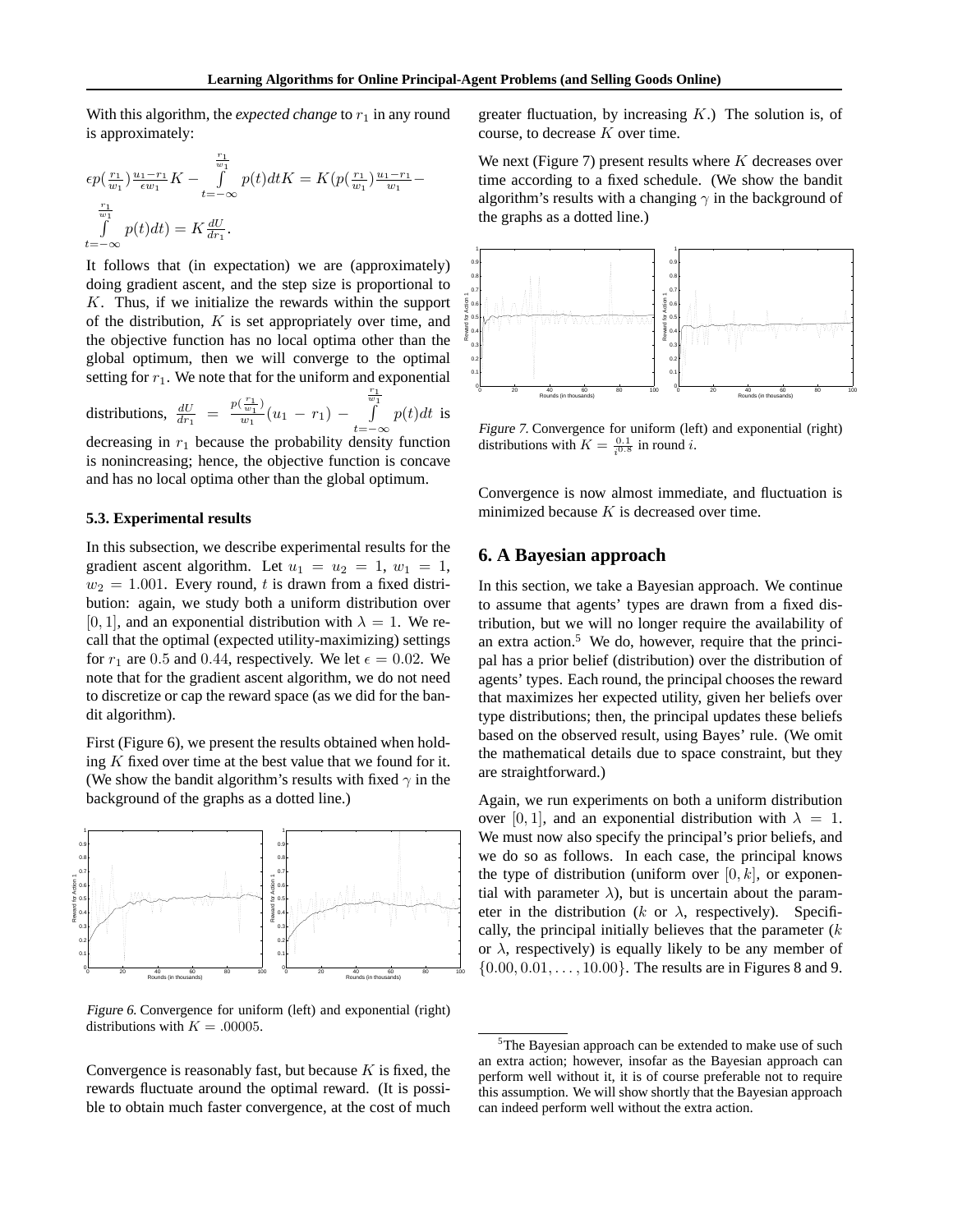f



Figure 8. Convergence for uniform (left) and exponential (right) distributions under the Bayesian approach, when the prior places probability only on distributions of the correct type (uniform or exponential).



Figure 9. Final principal beliefs over parameter values for uniform (left) and exponential (right) distributions under the Bayesian approach, when the prior places probability only on distributions of the correct type (uniform or exponential).

The Bayesian approach converges much faster than the approaches studied earlier in the paper. This is perhaps not too surprising, because the principal now has significant information at the outset about the distribution (namely, the type of distribution). For example, in both cases, if the principal knows the value of the cumulative distribution at any given reward (*i.e.* what the true probability is that an agent will accept that reward), then the principal can immediately infer the entire true distribution.

To see what happens if the principal initially has slightly less information about the distribution of agents' types, we ran the same experiments again with the following modification: all the principal knows initially is that the distribution is uniform *or* exponential—she does not know which of the two is true. She believes that both types of distribution are equally likely, and given the type of distribution, that each parameter value in  $\{0.00, 0.01, \ldots, 10.00\}$ is equally likely. The results are in Figures 10, 11, and 12.

The Bayesian approach still converges fast, but it no longer converges to the optimal reward (for the uniform distribution, it converges to 0.45 instead of 0.5, and for the exponential distribution, it converges to 0.48 instead of 0.44). Moreover, while the approach is still able to eliminate most parameter values, the principal is unable to distinguish



Figure 10. Convergence when the true distribution is uniform (left) and exponential (right) under the Bayesian approach, when the prior places probability on both types of distribution.



Figure 11. Final principal beliefs for values of  $k$  (the uniform distribution parameter) when the true distribution is uniform (left) and exponential (right) under the Bayesian approach, when the prior places probability on both types of distribution.



Figure 12. Final principal beliefs for values of  $\lambda$  (the exponential distribution parameter) when the true distribution is uniform (left) and exponential (right) under the Bayesian approach, when the prior places probability on both types of distribution.

whether the distribution is uniform or exponential. This can be explained as follows. The principal ends up placing all the probability mass on or close to one value for  $\lambda$ , and one value for  $k$ , such that the optimal reward to set under this belief has the following property: the probability that the agent will accept given the value for  $\lambda$  is the same as the probability that the agent will accept given the value for k. Therefore, the agent's decision tells us nothing about the relative probabilities of these two parameter values, and we remain stuck at the same reward value, which is suboptimal with respect to the true parameter value. Put another way, the problem is that the principal's focus on exploita